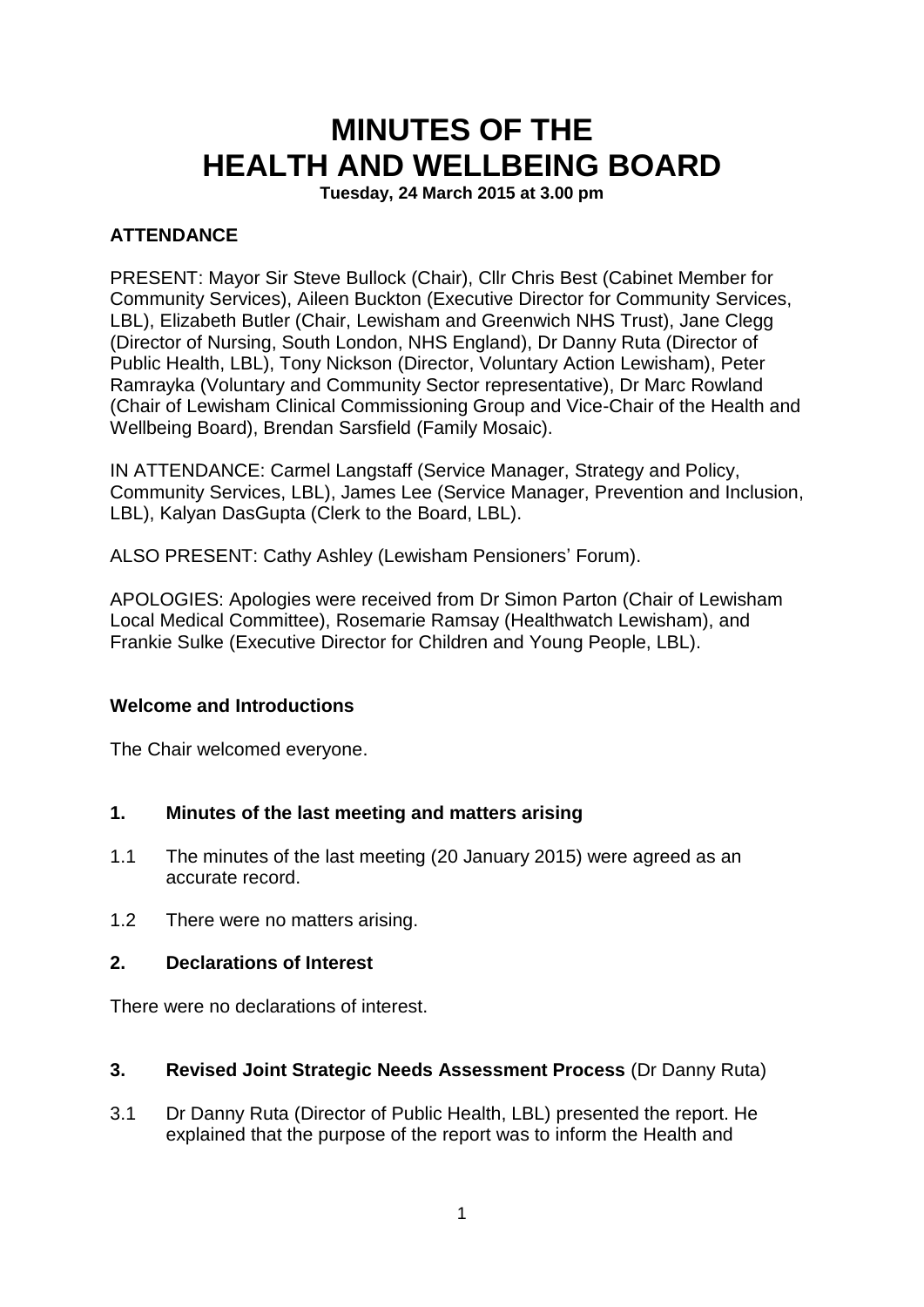Wellbeing Board of the revised process to oversee the development of the JSNA and to propose that the Health and Wellbeing Strategy Implementation Group take responsibility for reviewing and assessing recommendations from completed JSNA topics.

- 3.2 The following issues were raised or highlighted in the discussion:
	- The HWB Strategy Implementation Group periodically needs to review its membership, marketing strategy, and engagement strategy.
	- Public Health to engage with a wider group of organisations, to ensure that priorities are relevant.
	- Undertake more focussed work on selected topics. Currently, only one or two deep dives are feasible out of the five or six topics addressed each year.
- 3.3 The Board:
	- 1. Agreed the revised process for the development of the Joint Strategic Needs Assessment (JSNA);
	- 2. Suggested that the Health and Wellbeing Strategy Implementation Group should regularly review its membership to ensure full and appropriate representation.
	- 3. Suggested that Public Health explore the potential to align engagement activity with existing Borough events..
	- 4. Agreed that relevant experts should be engaged to support the development of specific needs assessments.
- **4. Lewisham's Pharmaceutical Needs Assessment** (Dr Danny Ruta)
- 4.1 Dr Danny Ruta (Director of Public Health, LBL) presented the report on the revised Lewisham Pharmaceutical Needs Assessment (PNA).
- 4.2 Dr Ruta apologised for the length and complex format of the report and explained that the publication of a PNA is a statutory responsibility for the London Borough of Lewisham and that the document needed to be submitted to NHS England by 1 April 2015. He added that the revised PNA had been designed to meet this statutory responsibility and to further inform Lewisham's priorities for the future.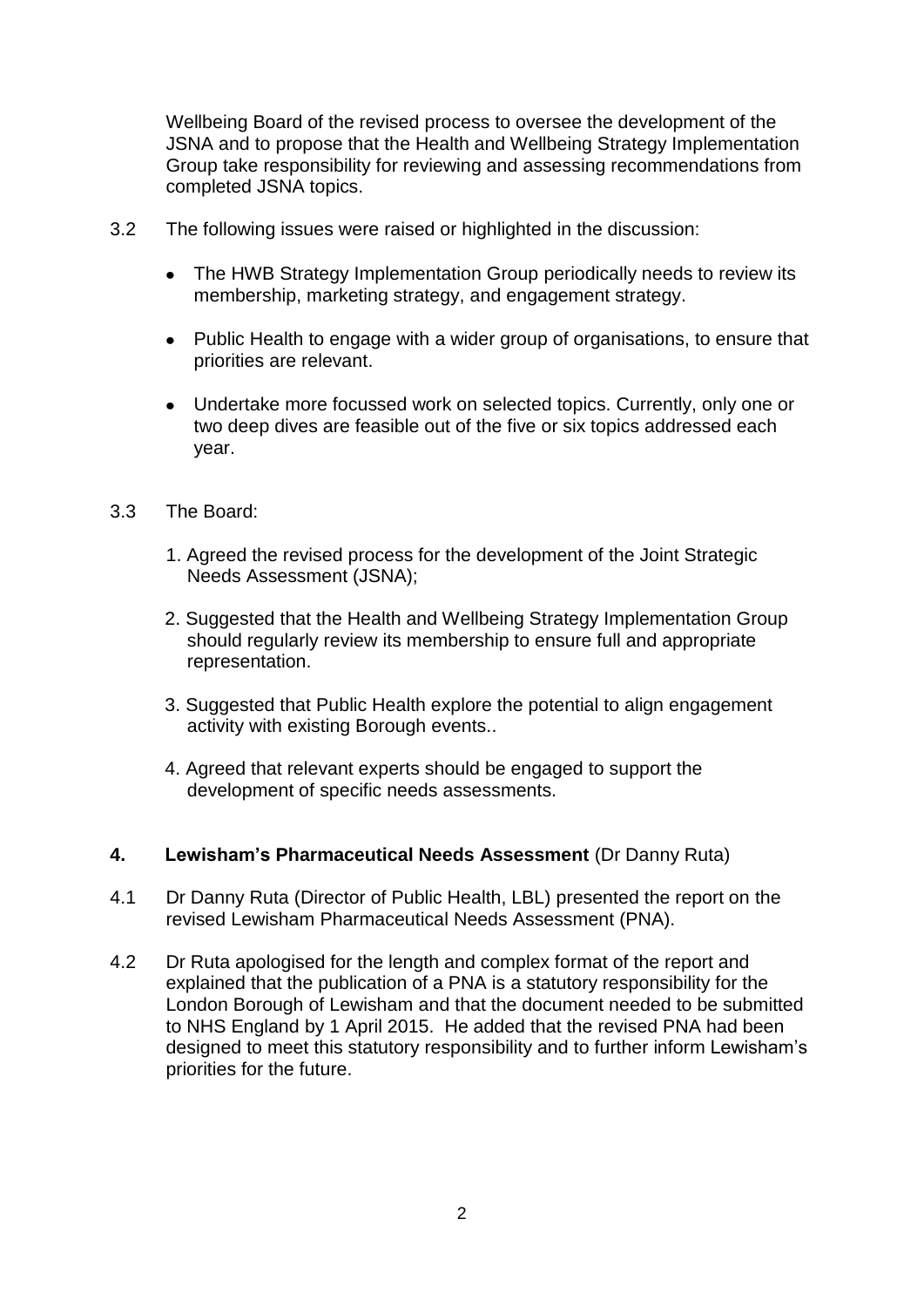- 4.3 In the discussion, it was agreed that members required additional time to read the assessment as they had been unable to access it through the link provided.
- 4.4 Jane Clegg (Director of Nursing, South London, NHS England) confirmed that the task of reading the document could also be delegated.
- 4.5 The Board asked that the link to the revised Lewisham PNA and a PDF version of the PNA consultation report be circulated after the meeting, for members to feed their comments back to the Board's Chair or Vice-Chair by 30 March 2015.

# **5. St Mungo's Broadway's Charter for Homeless Health** (James Lee)

- 5.1 The Chair introduced the item by noting that St Mungo's Broadway Assessment and Recovery Centre has a significant presence in Lewisham and that the Board's proposed subscription to the Charter for Homeless Health reflected the known link between issues relating to homelessness and those relating to health.
- 5.2 James Lee (Service Manager, Prevention and Inclusion, LBL) presented the report detailing the current activity designed to address the health needs of homeless people in Lewisham.

The following points were highlighted:

- St Mungo's is encouraging all Health and Wellbeing Boards in the country to sign up to the charter.
- To date, four more boroughs (Hounslow, Hammersmith and Fulham, Waltham Forest, and Greenwich), in addition to the ones listed in the report, had signed up to the charter.
- The count of Lewisham homeless included in the report was based on a street count conducted in November 2014. This could be updated.
- Consideration should be given to incorporating Homeless Health into Lewisham's JSNA and to indicators of homelessness within the Health and Wellbeing dashboard.
- 5.3 The Board:
	- 1. Noted the current activity to address homeless health needs in Lewisham;
	- 2. Agreed to become signatories to the St. Mungo's Broadway's *Charter for Homeless Health*; and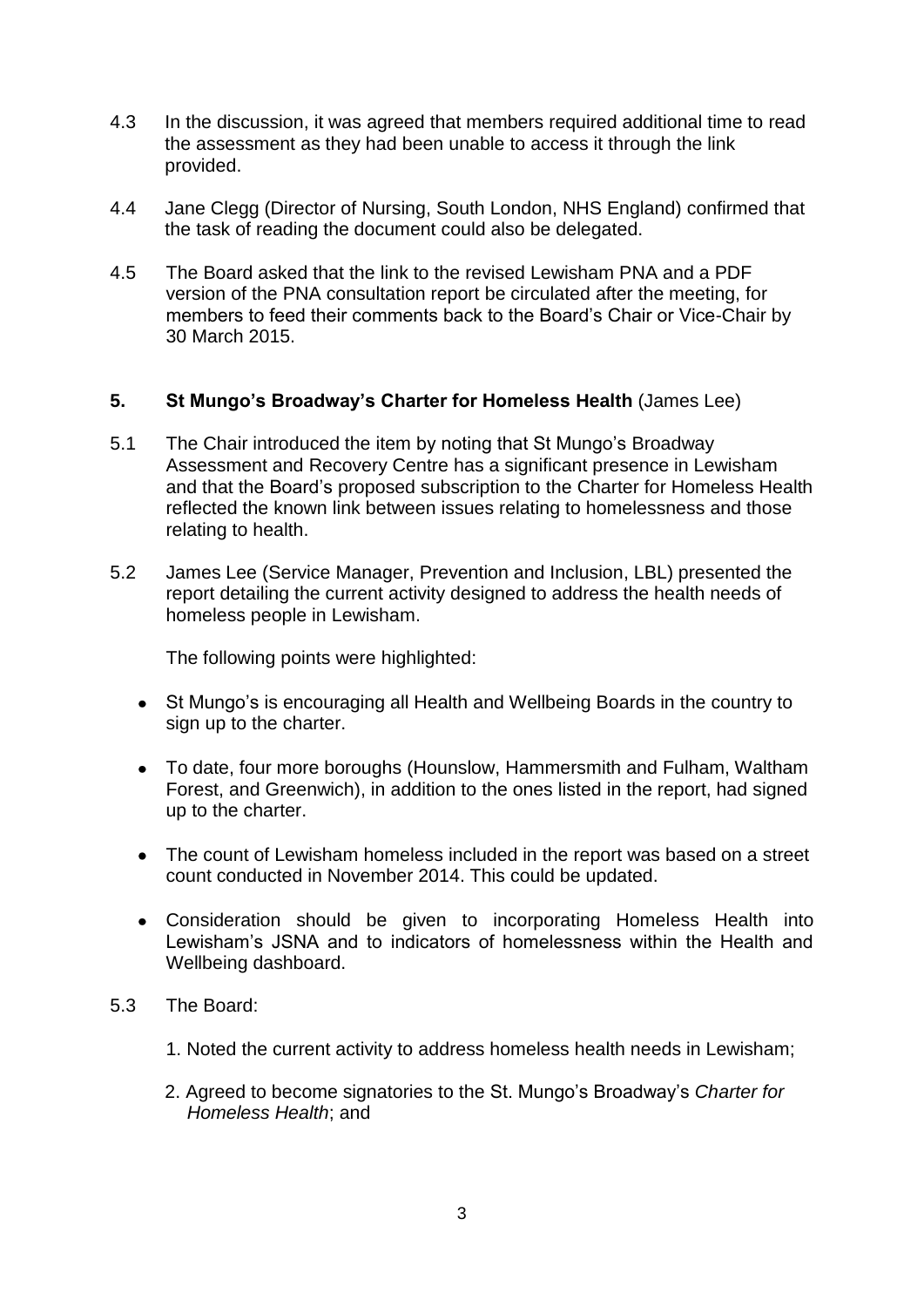3. Agreed that Lewisham should seek to create a needs assessment for homelessness. In the meantime, a specific section on homelessness should be created within Lewisham's JSNA.

# **6. Health and Wellbeing Board Work Programme** (Carmel Langstaff)

- 6.1 Carmel Langstaff (Service Manager, Strategy and Policy, Community Services, LBL) presented the draft work programme for discussion and approval.
- 6.2 In addition to the listed items and changes to their scheduled appearance, the following recommendations were highlighted:
	- The Board was invited to agree the frequency of Health and Wellbeing Board meetings for the forthcoming year, with a suggestion that an increasingly effective agenda planning process may enable the Board to meet less frequently in future;
	- The Board was requested to propose items to be scheduled for the forthcoming year; and
	- The Board was asked to agree the proposed process for agenda planning and the distribution of reports.
- 6.3 The following issues were raised or highlighted in the discussion:
	- The current frequency of six Board meetings per year should be retained. This will be reviewed in the event that Task and Finish groups are developed.
	- Dr Danny Ruta to add the JSNA priorities, based on the discussion under Item 3, above;
	- Key priorities for the work programme require further discussion;
	- A draft agenda for the next HWB meeting should be circulated to members following the Board Agenda Planning Group meeting.
	- All embedded links should be available in the form of PDF attachments.
	- Officers agreed to explore whether reports could be packaged as PDF documents before being circulated to members for comment.

## 6.4 The Board:

1. Agreed the recommendation that papers be distributed to HWB members 5 days before the public despatch.